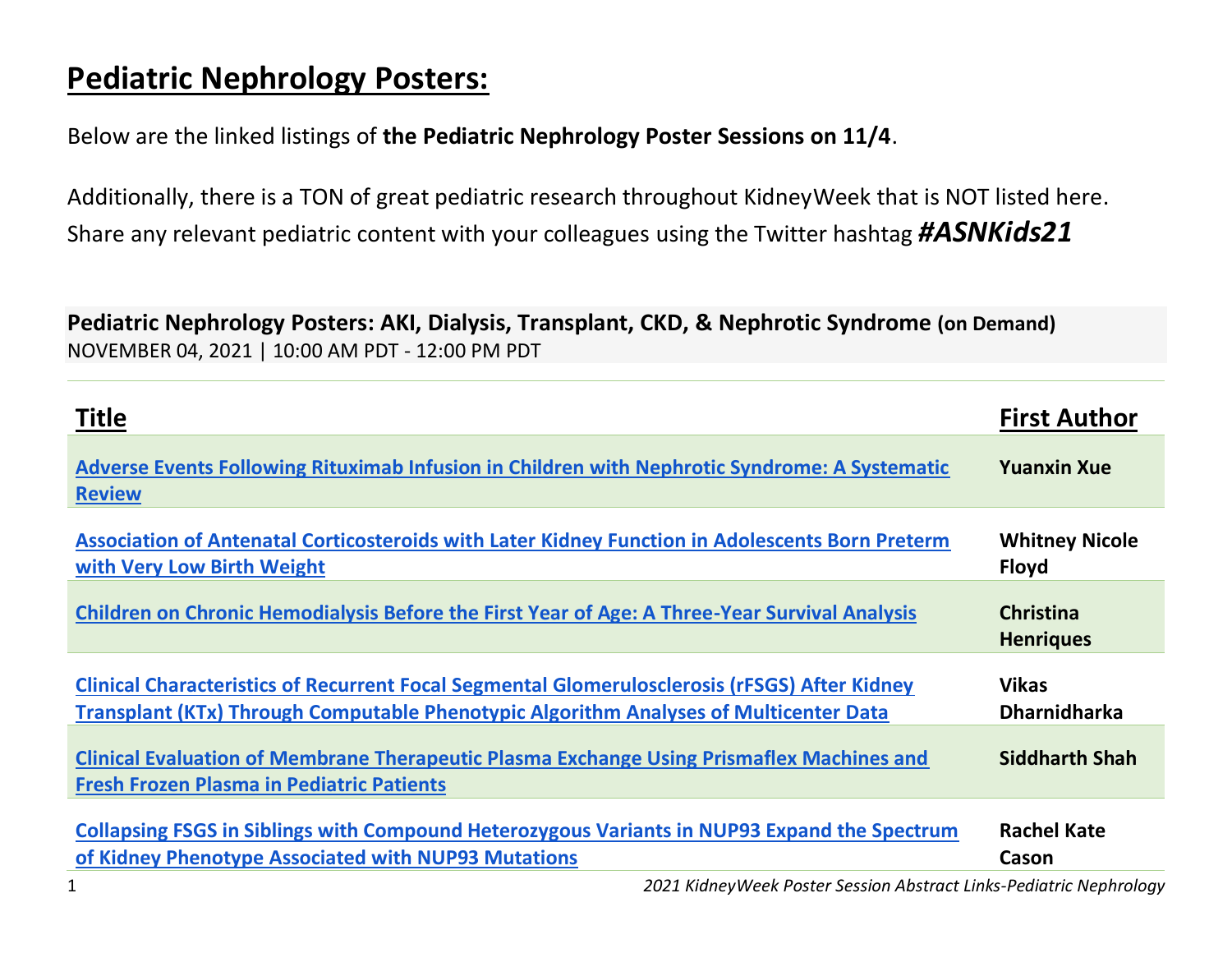| <b>Comparison of Nafamostat Mesylate and Regional Citrate Anticoagulation in Pediatric CRRT</b><br><b>Anticoagulation</b>                    | Mai Miyaji                |
|----------------------------------------------------------------------------------------------------------------------------------------------|---------------------------|
| Diagnosis-Specific Combination of Cystatin C- and Creatinine-Based eGFR                                                                      | Arend<br><b>Bokenkamp</b> |
| <b>Diuretic Use, Comorbidity, and Length of Stay in Pediatric AKI</b>                                                                        | <b>Jessamyn Carter</b>    |
| Efficacy and Safety of Long-Term Use of Rituximab in Pediatric Patients with Nephrotic Syndrome                                              | <b>Naye Choi</b>          |
| <b>Efficacy of New Combination Therapy with Prednisolone, Mizoribine, and Lisinopril for Severe</b><br><b>Childhood IgA Nephropathy</b>      | <b>Yuko Shima</b>         |
| <b>Encouraging Outcomes from Using a Small-Donor Single Graft in Pediatric Kidney Transplantation</b>                                        | Luciana Feltran           |
| <b>Factors Associated with High-Cost Hospitalizations for Hemodialysis Catheter-Associated Blood</b><br><b>Stream Infections in Children</b> | <b>Heather Wasik</b>      |
| Hemoglobin and Mortality Across Race Among Children Who Transitioned to Dialysis Therapy: An<br><b>Analysis of CEFDIM and USRDS Data</b>     | <b>Michael Tronske</b>    |
| <b>Improving the Identification of AKI in the Neonatal ICU: Three Centers' Experiences</b>                                                   | <b>Michelle Starr</b>     |
| <b>Iodine-Induced Hypothyroidism in Pediatric Patients Receiving Peritoneal Dialysis: Is Risk Mitigation</b><br><b>Possible?</b>             | Sai Sudha<br>Mannemuddhu  |
| <b>Kidney Outcomes Among Extremely Preterm Born Adolescents with Neonatal AKI</b>                                                            | <b>Ryan Lupo</b>          |
| Narrow Range of Plant-Protein Intake in the CKiD Cohort Does Not Demonstrate Changes in<br><b>Estimated GFR</b>                              | <b>Lokesh Shah</b>        |
| <b>Neonatal AKI Is Associated with Impaired Renal Function at 24 Months of Age</b>                                                           | <b>Stephanie Krom</b>     |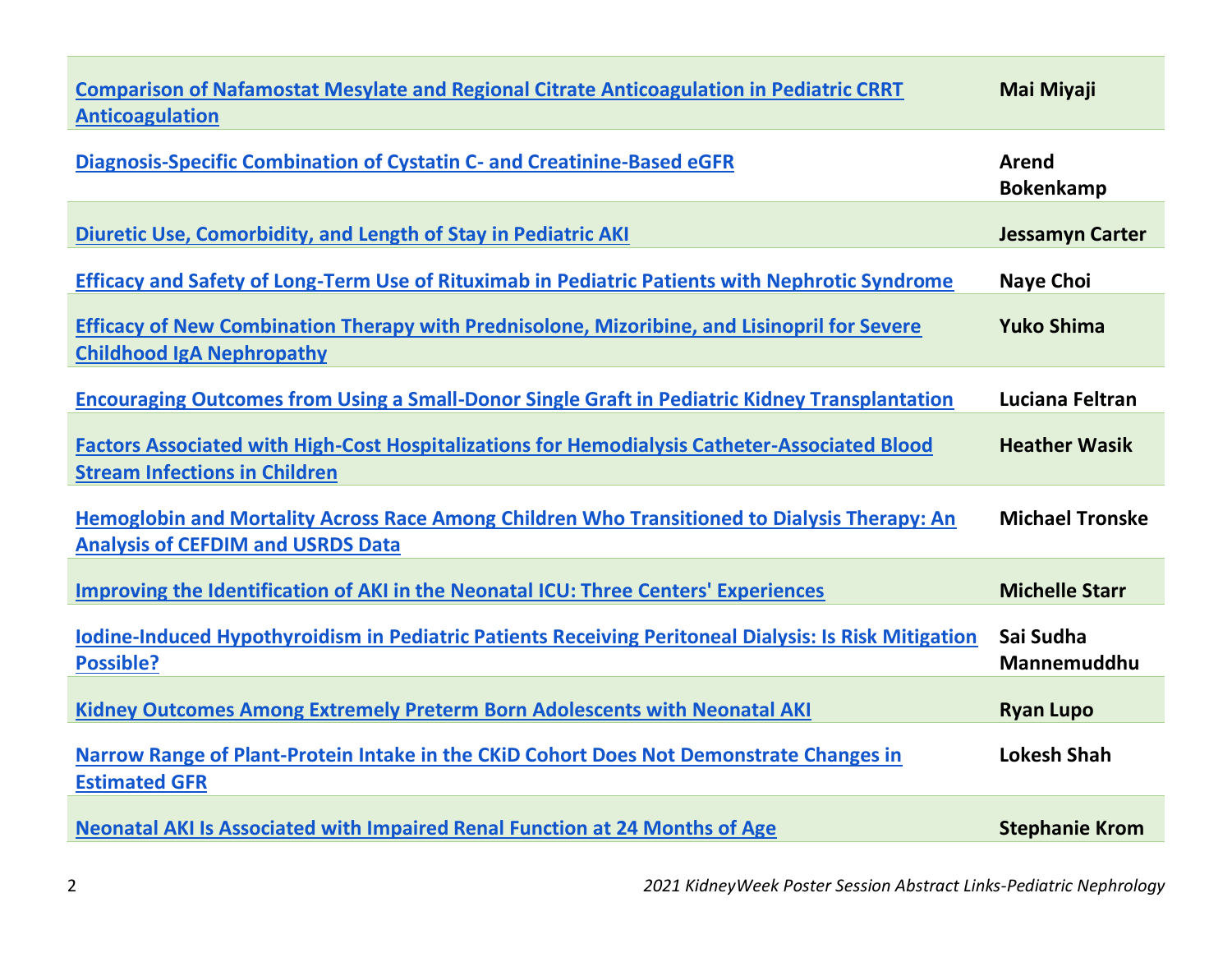| NT-ProBNP a Potential Biomarker for Assessing Volume Status of Patients Receiving CRRT                                                                              | <b>Vimal Chadha</b>               |
|---------------------------------------------------------------------------------------------------------------------------------------------------------------------|-----------------------------------|
| Partial Extracorporeal Circuit Blood Primes Are Safe and Do Not Decrease Hematocrit in Small<br><b>Children</b>                                                     | <b>Michaela Collins</b>           |
| Prediction Model of CKD at the Age of One Year Following Prenatal Severe Urinary Tract Dilatation                                                                   | <b>Yael Borovitz</b>              |
| <b>Predictors of Renal Function in Pediatric Liver Transplant Recipients</b>                                                                                        | <b>Rim Elchaki</b>                |
| <b>Prevalence and Progression of Pediatric CKD in a Large National Cohort</b>                                                                                       | <b>Zubin Modi</b>                 |
| Prophylactic PD Catheter Placement for Children Undergoing Cardiac Surgery with Cardiopulmonary<br><b>Bypass: Systematic Review with Meta-Analysis</b>              | Emma Heydari<br><b>Ulrich</b>     |
| Rates of Idiopathic Childhood Nephrotic Syndrome Relapse During the COVID-19 Pandemic                                                                               | <b>Clarkson Crane</b>             |
| <b>Readmission After Pediatric Kidney Transplantation: A Multicenter Cohort Study</b>                                                                               | <b>Eric Benz</b>                  |
| Renal Activity Index in Lupus (RAIL) Score Distinguishes Responder and Non-Responder in Pediatric<br><b>Lupus Nephritis</b>                                         | <b>Ellen Cody</b>                 |
| <b>Sparsentan for Treatment of Pediatric Patients with Selected Proteinuric Glomerular Diseases:</b><br><b>Design of the Phase 2 EPPIK Study</b>                    | <b>Howard</b><br><b>Trachtman</b> |
| The Association of Diuretic Therapy with Fluid Balance and AKI in Hospitalized Preterm Neonates                                                                     | <b>Mariah Wright</b>              |
| The Cost-Effectiveness of Blood Product Irradiation in Pediatric Hemodialysis Patients Awaiting<br><b>Kidney Transplant</b>                                         | <b>Kyle Merrill</b>               |
| The Effect of Anemia on Neurocognition in Children with CKD                                                                                                         | <b>Joann Carlson</b>              |
| The Optimal Equation of Estimated Glomerular Filtration Rates for Pediatric CKD Patients in<br><b>Transition from Adolescent to Adult: Results from KNOW-PedCKD</b> | <b>Seon Hee Lim</b>               |

3 *2021 KidneyWeek Poster Session Abstract Links-Pediatric Nephrology*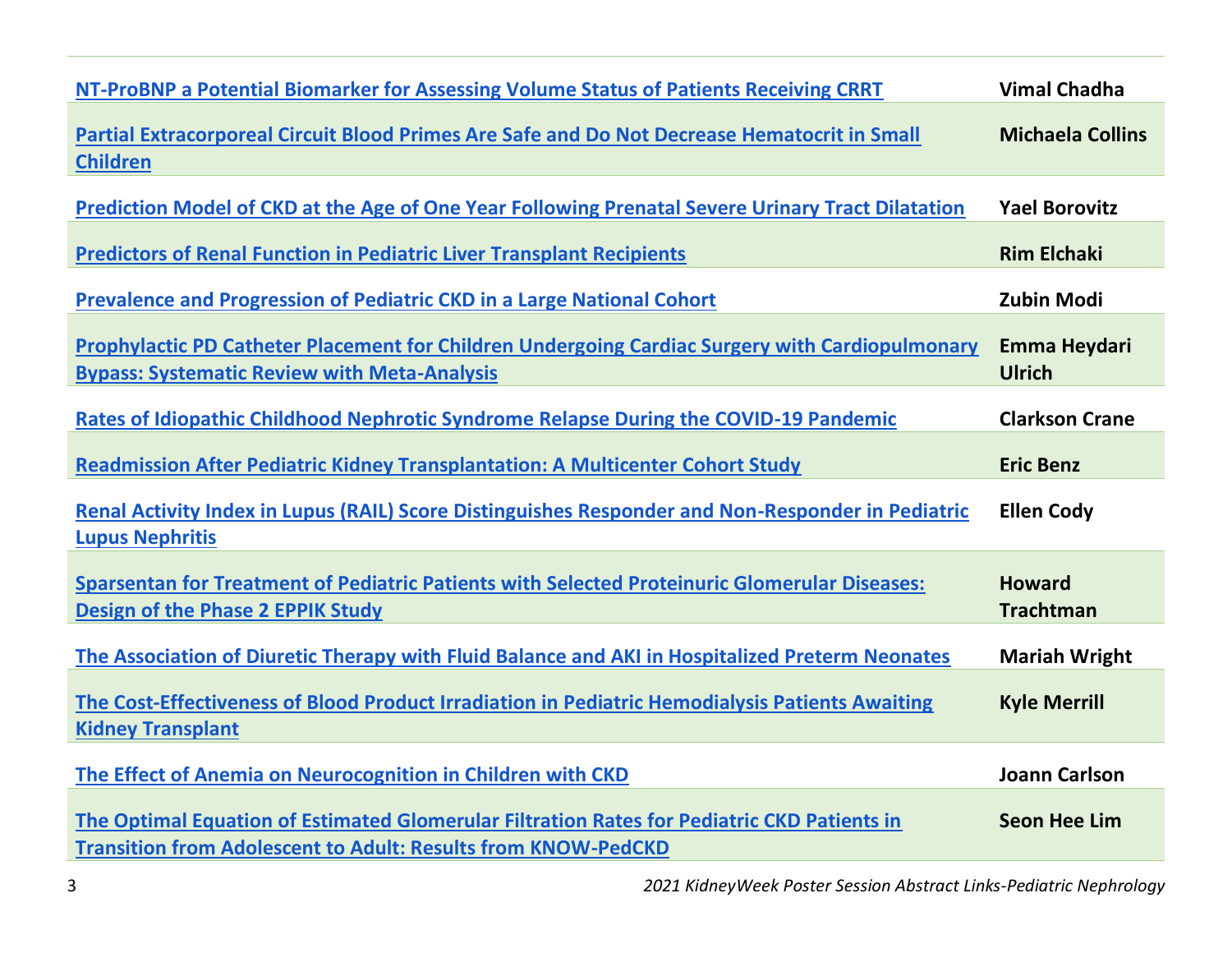**Pediatric Nephrology Posters: Genetics, Kidney Stones, Quality Improvement, & Case Reports (on Demand)** NOVEMBER 04, 2021 | 10:00 AM PDT - 12:00 PM PDT

| <b>Title</b>                                                                                                                                                 | <b>First Author</b>                  |
|--------------------------------------------------------------------------------------------------------------------------------------------------------------|--------------------------------------|
| <b>Aldosterone Producing Adenoma in an Adolescent Black Female</b>                                                                                           | <b>Kristie Searcy</b>                |
| An Ethical Decision-Making Framework for Genomic Testing in Pediatric Kidney Disease                                                                         | <b>Inez Beadell</b>                  |
| <b>Associations Between Clean Intermittent Catheterization, Quality of Life, and Emotional-</b><br><b>Behavioral Functioning in Children with CKD</b>        | <b>Rebecca Johnson</b>               |
| <b>Compassionate Use Treatment with RNAi Medication (Nedosiran) in Two Patients with Primary</b><br><b>Hyperoxaluria Type 1 and Maintenance Hemodialysis</b> | <b>Bernd Hoppe</b>                   |
| <b>Correlation Between Kidney Sodium and Potassium Handling and the Renin-Angiotensin-</b><br><b>Aldosterone System in Children with Hypertension</b>        | <b>Ella Perrin</b>                   |
| <b>Experience from a Single Centre Following a Large Cohort of Children with Cystinuria (1996-</b><br>2019)                                                  | <b>Sergio Camilo Lopez</b><br>Garcia |
| <b>Fate-Mapping Supports a Linear Model of Urothelial Formation and Regeneration</b>                                                                         | <b>Kelly Grounds</b>                 |
| <b>Functional Analysis of Novel CNNM2 Mutation in Autosomal Dominant Hypomagnesemia with</b><br><b>Seizure</b>                                               | Min-hua Tseng                        |
| <b>Genetic Causes for Congenital Nephrotic Syndrome: North American Mutations and the</b><br><b>Contribution of Regulatory Factors</b>                       | <b>Shyanne Hefley</b>                |
| <b>Genetic Kidney Disease: The Importance of Variants of Uncertain Significance</b>                                                                          | <b>Ashley Gefen</b>                  |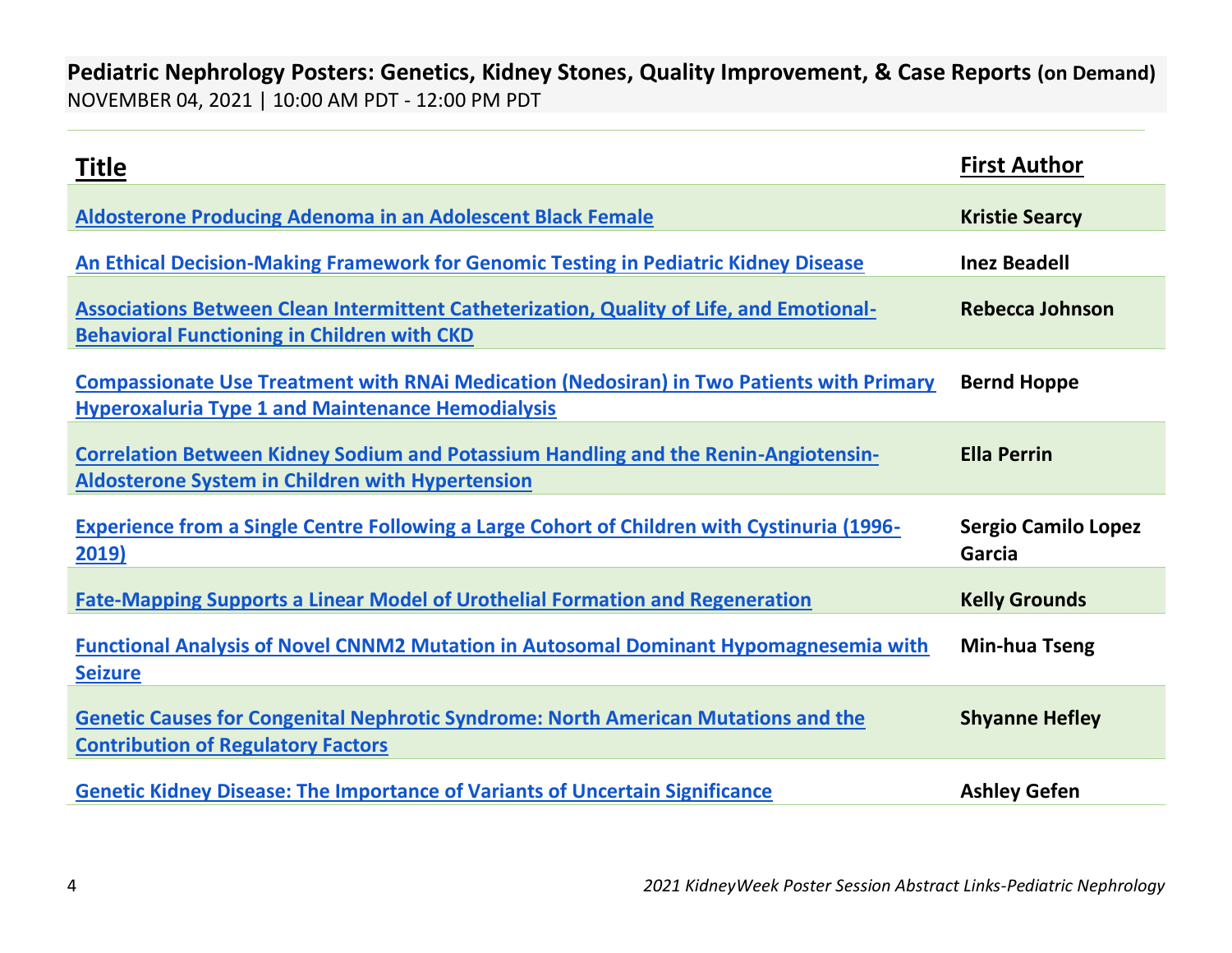| <b>Genetic Testing and Biomarkers as Predictive Tools for Congenital Anomalies of Kidney and</b><br><b>Urinary Tract (CAKUT)</b>                                                                                | <b>Meredith Harris</b>       |
|-----------------------------------------------------------------------------------------------------------------------------------------------------------------------------------------------------------------|------------------------------|
| <b>Genetic Testing in Children with Nephrolithiasis and Nephrocalcinosis</b>                                                                                                                                    | <b>Ashley Gefen</b>          |
| Human Bladder Tissues Express Gb3 and Are Targeted by Shiga Toxin                                                                                                                                               | <b>Yang Liu</b>              |
| <b>Impending Uremic Cardiac Tamponade in an Infant with ESKD</b>                                                                                                                                                | <b>Cassandra Ann Petri</b>   |
| Intercalated Cells Activate Innate Immune Defenses in Response to Uropathogenic Escherichia<br>coli                                                                                                             | Sarah Linn                   |
| Leukocyte-Derived Human RNase 6 and RNase 3 Provide Resistance to Urinary Tract Infection                                                                                                                       | Juan de Dios Ruiz-<br>Rosado |
| <b>Long-Term Outcome of Bartter Syndrome</b>                                                                                                                                                                    | <b>Naye Choi</b>             |
| Machine Learning Can Predict the Individual Risk of Acute Pyelonephritis in Children                                                                                                                            | <b>Olivier Niel</b>          |
| Mendelian Causes Are Identified at a Relatively Low Rate and Show a Unique Pattern in<br>Brazilian Pediatric Patients with Steroid-Resistant Nephrotic Syndrome or Focal Segmental<br><b>Glomerulosclerosis</b> | <b>Andreia Watanabe</b>      |
| Occurrence of Nephrogenic Systemic Fibrosis with Group II Gadolinium-Based Contrast Agent in                                                                                                                    | <b>Christian Hanna</b>       |
| a Pediatric Oncology Patient with AKI                                                                                                                                                                           |                              |
| Outcome of a 30-Month Screening, Education, and Treatment Program of Lower Urinary Tract<br>(Dys) Function in Pediatric Kidney Recipients                                                                       | Liesbeth de Wall             |
| Oxalate and Glycolate in Urine and Plasma Related to Kidney Function, Dialysis, or<br>Transplantation in Patients with Primary Hyperoxaluria Type 1                                                             | <b>Bernd Hoppe</b>           |

5 *2021 KidneyWeek Poster Session Abstract Links-Pediatric Nephrology*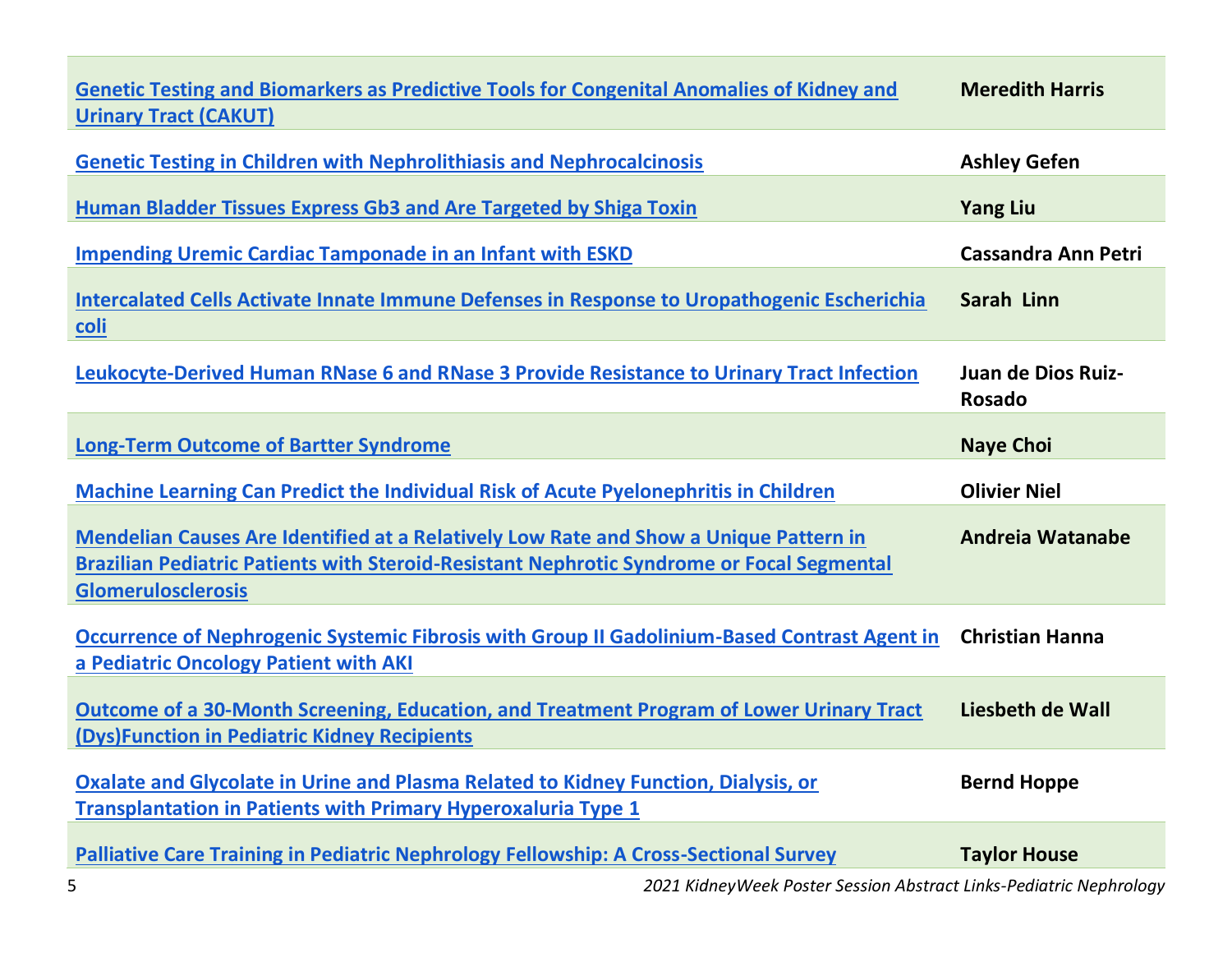| <b>Pediatric Nephrologists' Perspectives on Palliative Care: A National Survey Study</b>                                                                                          | <b>Taylor House</b>                    |
|-----------------------------------------------------------------------------------------------------------------------------------------------------------------------------------|----------------------------------------|
| <b>Pneumococcal Vaccination in High-Risk Pediatric Nephrology Patients</b>                                                                                                        | <b>Ashley Gefen</b>                    |
| Postnatal Maturation of Glomerular Filtration Rate in Term Born Neonates: An Individual<br><b>Patient Data Meta-Analysis</b>                                                      | <b>Nori Smeets</b>                     |
| <b>Prenatal Nephrology Consultations and Neonatal Dialysis Survey</b>                                                                                                             | <b>Keia Sanderson</b>                  |
| Psychosis in Adolescence and Young Adulthood with a Kidney Disease Diagnosis in Childhood                                                                                         | <b>Megan Dunleavy</b>                  |
| <b>Rare Case of Atypical Hemolytic Uremic Syndrome in a Child</b>                                                                                                                 | <b>Miranda Floen</b>                   |
| <b>Renal-Derived Alpha-Defensins 1-3 Contribute to Enhanced Urinary Tract Protection in</b><br>Humanized Mouse Transplant Model Challenged against Uropathogenic Escherichia coli | <b>Jorge Jose Canas</b>                |
| <b>Systemic Oxalate Deposition in Patients with Primary Hyperoxaluria Type 3</b>                                                                                                  | <b>Bernd Hoppe</b>                     |
| <b>Temporal Relationship of Transplant, Dialysis, and Medications for Children with Primary</b><br><b>Hyperoxaluria</b>                                                           | <b>Gregory Edward</b><br><b>Tasian</b> |
| Urothelial Injury Triggers Adaptive Remodeling That Limits Congenital and Acquired Obstructive<br><b>Nephropathy</b>                                                              | <b>Birong Li</b>                       |
| Walking in Patients' Shoes: Novel Approach to Increase Staff Empathy Through Adherence to<br><b>Dietary Restrictions</b>                                                          | <b>Randa Razzouk</b>                   |
| When Less Is More: Phosphate Homeostasis Insights from a Microvillus Inclusion Disease<br><b>Patient</b>                                                                          | <b>Cal Robinson</b>                    |